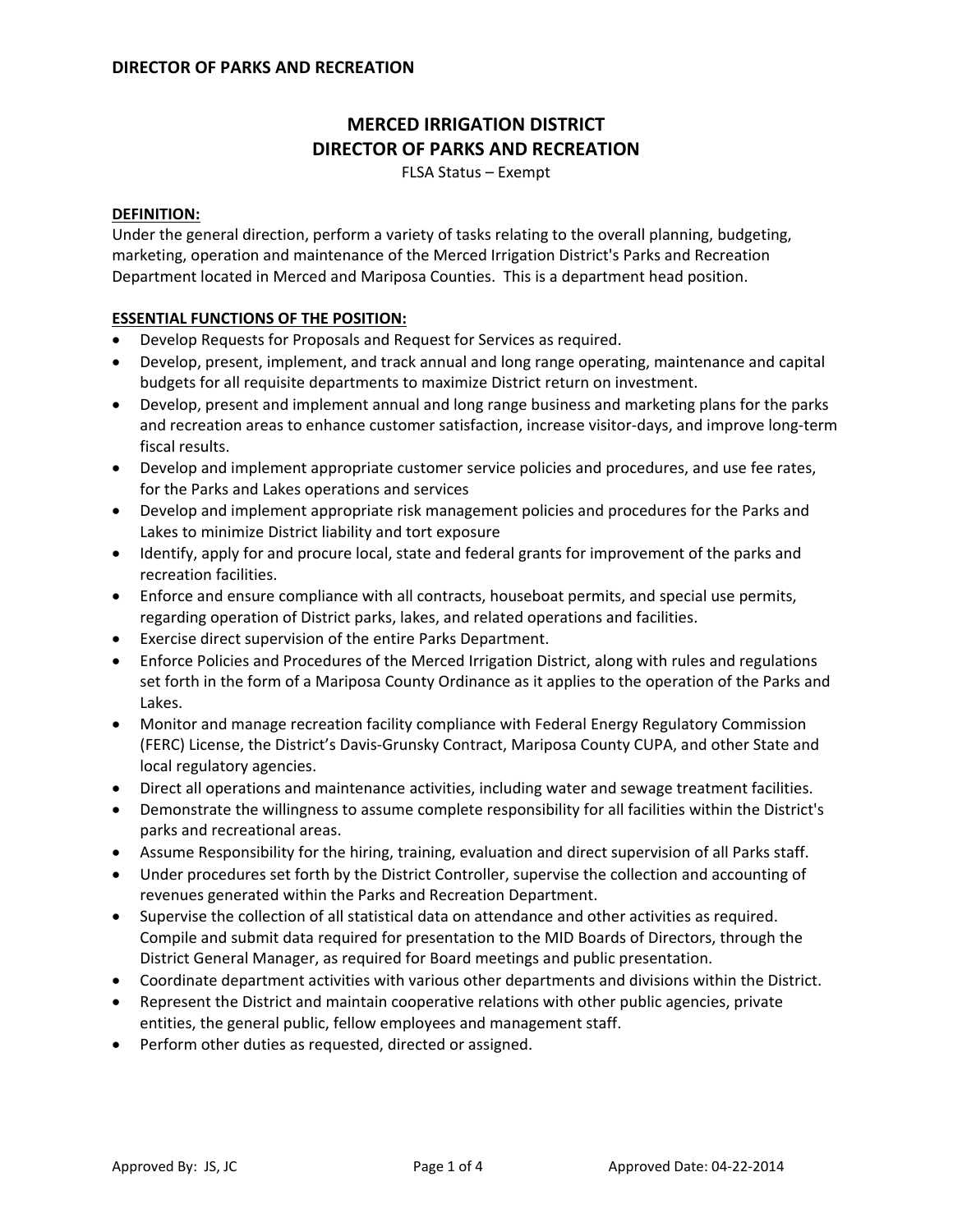## **QUALIFICATIONS:**

Any combination of experience and education that would prepare the candidate for the duties and responsibilities of the position is acceptable.

## **Education:**

• Bachelor's Degree from an accredited college or university with major course work in business management, natural resource management, environmental planning, or a related field.

## **Experience:**

• Ten (10) years of increasingly responsible experience in public or private administration, with five (5) years in management.

## **Ability to:**

- Plan, layout, coordinate, and control through assigned staff, the work of construction, maintenance, and operating personnel. Must have effective written and oral communication skills, user conflict resolution skills, and ability to maintain working relationships.
- Maintain a positive and constructive work atmosphere consistent with a cooperative communication manner with regard to customers, clients, co-workers and management.
- Communicate clearly and concisely, orally and in writing.
- Develop and implement departmental goals, objectives, policies and priorities; and plan, organize and supervise recreation customer service and facility operations.
- Must have excellent organizational skills and possess the ability to delegate and direct the work of assigned employees.
- Develop, plan, organize and implement customer service, operations, and maintenance programs.
- Work weekends and holidays at your own discretion, in order to insure the recreation areas are properly staffed and maintained during peak visitor periods.
- Oversee and administer construction contracts as may be required from time to time.
- Train and supervise personnel.

### **Knowledge of:**

- Principles and practices of organization, administration, budget and personnel management; technical, legal, and financial problems involved in the operation of an outdoor recreation facility; and principles and practices of forestry and outdoor recreation. Must have ability to: prepare comprehensive and complex technical reports; and comply with, properly interpret and make decisions in accordance with applicable laws, rules, regulations and policies.
- Park and recreation systems, best management practices and procedures including methods, materials and equipment used in the care and maintenance of parks and recreational areas.
- Outdoor recreation customer service operations and facilities best business practices.
- Water treatment and distribution systems and sewage treatment plant operations policies and procedures.
- Federal, State, and local agency regulatory compliance and permitting requirements related to water and sewer treatment and distribution, fuel storage and dispensing, State and federal EPA permitting and regulations, local Environmental Health regulations, and other CUPA requirements.
- Water and boating safety practices and techniques in enforcement of parks rules and regulations.
- Accounting principles, budgeting and personnel procedures.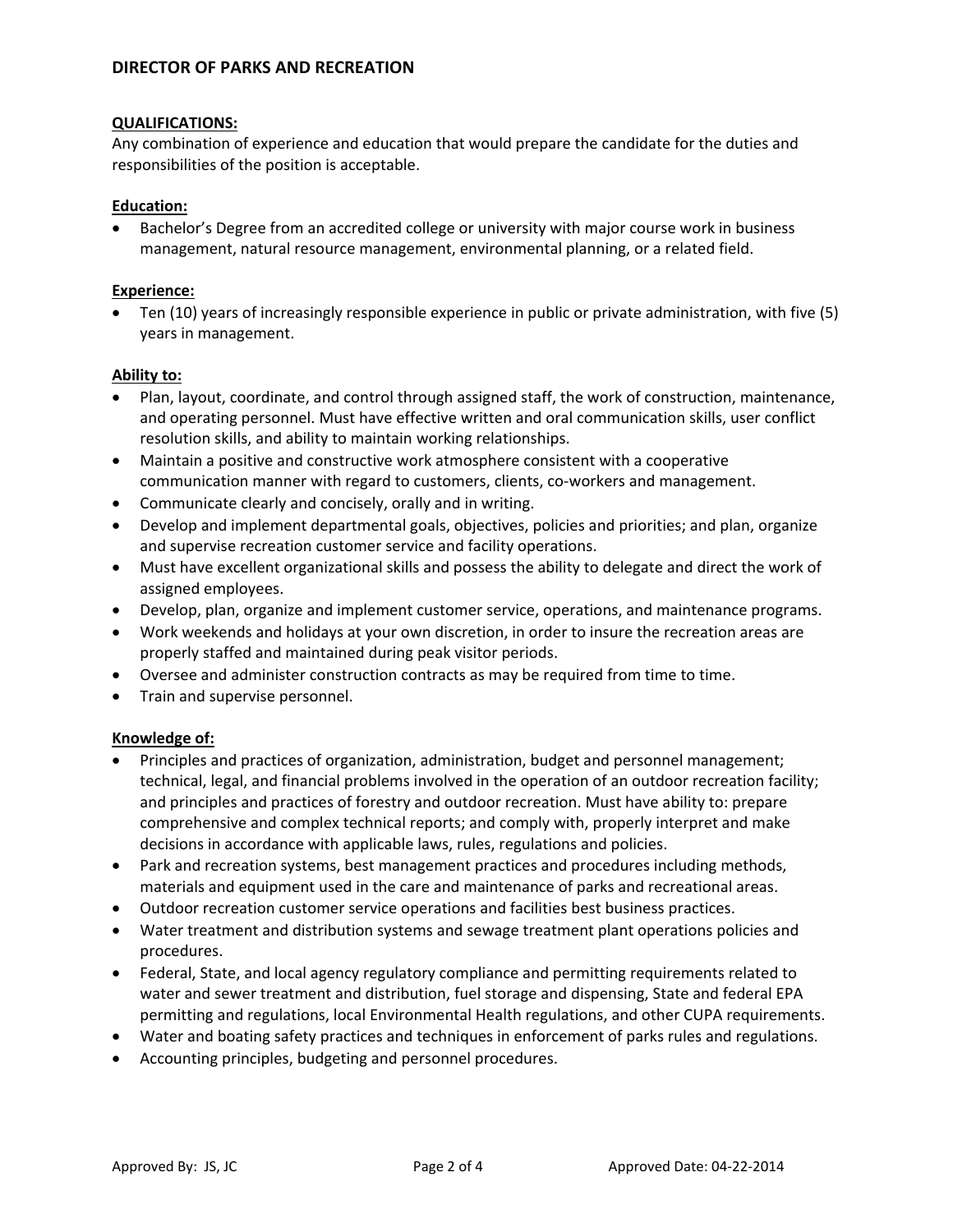# **DIRECTOR OF PARKS AND RECREATION**

## **Necessary Special Requirements:**

- Possession of/or the ability to obtain and maintain certification in Basic Red Cross First Aid and Cardiopulmonary resuscitation (CPR).
- Must file a Statement of Economic Interests in compliance with Government Code Section 8100.
- Must complete a two hour Ethics training course every two years in compliance with California AB 1234.
- Must complete two hours of Sexual Harassment training every two years in compliance with California AB 1825.
- A valid California Class C Driver License and the ability to maintain insurability under the District's vehicle insurance program.
- Abide by all District policies, guidelines and rules.

## **RESIDENCY OPTION:**

The Director of Parks and Recreation may reside on District property in the recreation areas. Residence areas and hook‐up facilities are available to set up a mobile home residence.

## **ENVIRONMENTAL FACTORS:**

- Exposure to the sun: 50% or less work time spent outside a building and exposed to the sun.
- Irregular or extended work hours: Occasionally required to change working hours or work overtime.
- Work performed in an office environment

The mental and physical demands described here are representative of those that must be met by an employee to successfully perform the essential functions of this job. Reasonable accommodations may be made to enable individuals with disabilities to perform the essential functions:

## **ESSENTIAL MENTAL ABILITIES:**

- Exercise independent judgment.
- Self directing and organized.
- Reason objectively.
- Assess, project and plan work activities on a daily and weekly basis.
- Interpret state/ federal/agency regulations.
- Document concisely, accurately and timely.
- Handle a variety of duties which may be interrupted or changed by immediate circumstances.

### **TYPICAL PHYSICAL DEMANDS:**

- Communicate orally and in writing with District management, co-workers, outside auditors, customers, and the public in face‐to‐face and one‐on‐one settings.
- Transport, set-up and removal of promotional equipment and materials at various public functions.
- Use of office equipment such as computer, copiers, scanners, and fax machines.
- Capable of negotiating stairways and uneven ground from time to time.